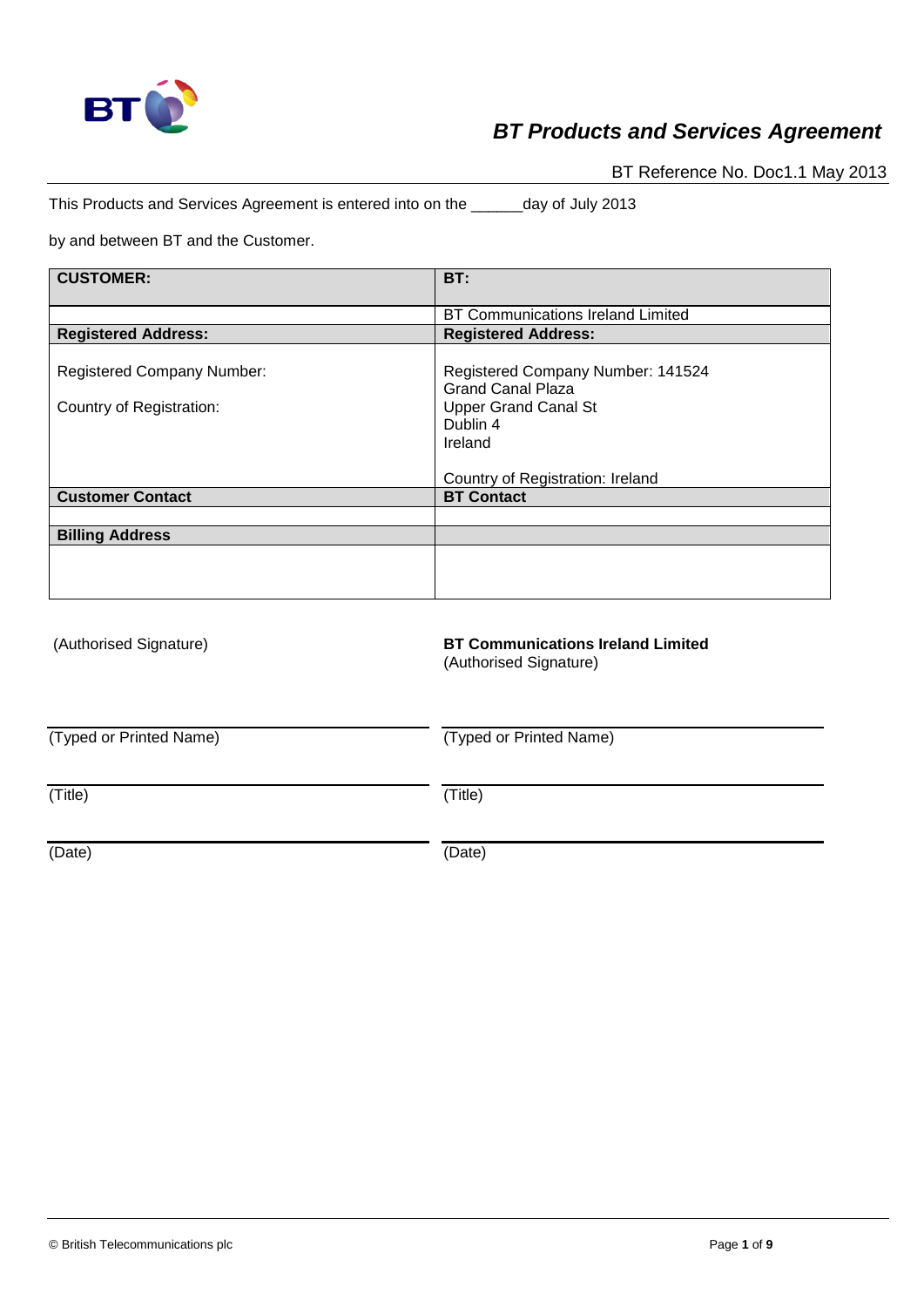

## BT Reference No. 1.1 May 2013

#### **General Terms and Conditions**

#### **1A Definitions and Interpretation**

In this Agreement, the following definitions apply: **"Affiliate"** means any legal entity controlling, controlled by, or

under common control with a Party. **"Agreement"** means this Products and Services Agreement which consists of these General Terms and Conditions, any Schedules and any Orders.

**"BT"** means the BT entity that signs the cover sheet or Order Form..

**"BT Equipment"** means equipment (including any software) owned or licensed by BT and placed on the Customer's premises by BT for the provision of a Service.

**"BT Parties"** means employees, agents and subcontractors of BT or its Affiliates.

**"Business Day"** means any day which is customarily regarded in the country or locality in which the Products or Services are being provided as a day when business is undertaken, excluding national, public, or bank holidays. If an obligation is to be performed on a day that is not a Business Day, the obligation must be performed by the following Business Day.

**"Charges"** mean the fees payable for Products or Services as set out in the Order or the applicable Schedule.

**"Confidential Information"** means all documentation, technical information, software, know how, business information or other materials (whether written, oral or in electronic form) concerning the business of a Party that are disclosed in confidence by that Party to the other during the term of this Agreement.

**"Content"** means information made available, displayed or transmitted in connection with a Service (including information made available by means of an HTML "hyperlink", third party posting or similar means) including all IPR contained in it, as well as the contents of any bulletin boards or chat forums, and all upgrades, updates, modifications and other versions. **"Customer"** means the customer entity that signs the cover sheet.

**"Customer Equipment"** means equipment (including software), other than BT Equipment, used by the Customer in connection with a Service.

**"General Terms and Conditions"** means these clauses 1 to 19.

**"IPR"** means any patent, copyright, database right, design right, community design right, semiconductor topography right, registered design, rights in confidential information and knowhow, or any similar right in any part of the world and shall include any applications for the registration of any such rights capable of registration in any part of the world.

**"Minimum Period of Service"** means a period of time beginning on the OSD during which a Service will be provided by BT as specified in a Schedule or Order.

**"Operational Service Date"** or **"OSD"** means the date on which any Service or part of a Service is first made available to the Customer by BT.

**"Order"** means an order under this Agreement for Products or Services signed by both Parties.

**"Party"** means either BT or the Customer and **"Parties"** means both BT and the Customer.

**"Products"** means equipment and/or Software purchased by the Customer under this Agreement as set out in an Order. **"Regulated Service"** means, in the UK, any Services that are subject to: (i) conditions that are imposed by Ofcom on BT

either specifically or generally under Section 45 of the Communications Act 2003 and any notifications, determinations, directions, decisions and the like related thereto; (ii) a specific ruling against BT under the Competition Act 1998 by Ofcom or other relevant governmental body in the UK; and/or (iii) any formal or informal undertakings or assurances (however described) governing the conduct of BT's electronic communications business, including without limitation the undertakings given by BT to Ofcom under the Enterprise Act 2002, which took effect on 22 September 2005 and in other locations outside of the UK shall mean any Service that is subject to tariff or other analogous regulation issued by a regulatory authority within the territory in which the Service is provided having jurisdiction over

telecommunications services or any statute applicable to the provision of such Services.

**"Schedule"** means a schedule (including any Service Annexes) under this Agreement describing the Products or Services.

**"Service"** means each service provided by BT under this Agreement as described in a Schedule, Service Annex and/or Order.

"**Service Annex**" means any annexure to any Schedule describing the Products or Services.

**"Site"** means the location specified in an Order or Schedule at which BT provides a Product or Service.

**"Software"** means the software to be licensed to the Customer as specified in an Order or Schedule together with any embedded software and necessary for the use of the BT Equipment.

**"User"** means any person who is permitted by the Customer to use or access a Service or Product.

In this Agreement, headings and bold type are for convenience only and do not affect the interpretation of this Agreement, unless the context otherwise requires, words importing the singular include the plural and vice-versa, and the term "includes" is not a word of limitation.

#### **1 Order of Precedence**

In the event of a conflict among the documents constituting this Agreement, the order of precedence shall be as follows, in decreasing order:

- (a) any provisions (including any tariffs) that apply to Regulated Services set out in a Schedule;
- (b) Service Annexes;
- (c) Schedules (excluding the Service Annexes);
- (d) these General Terms and Conditions; and
- (e) Orders.

#### **2 Effective Date**

This Agreement is effective when executed by authorised representatives of both Parties and shall continue until terminated in accordance with its terms.

#### **3 BT's Obligations**

3.1 BT shall provide the Products and Services to the Customer in accordance with this Agreement. 3.2 BT shall provide each Service from the OSD for the duration as set out in the applicable Schedule or Order. 3.3 BT shall use reasonable endeavours to meet any performance dates or service levels specified in this Agreement but, unless otherwise expressly agreed within a Schedule, all timescales shall be estimates only.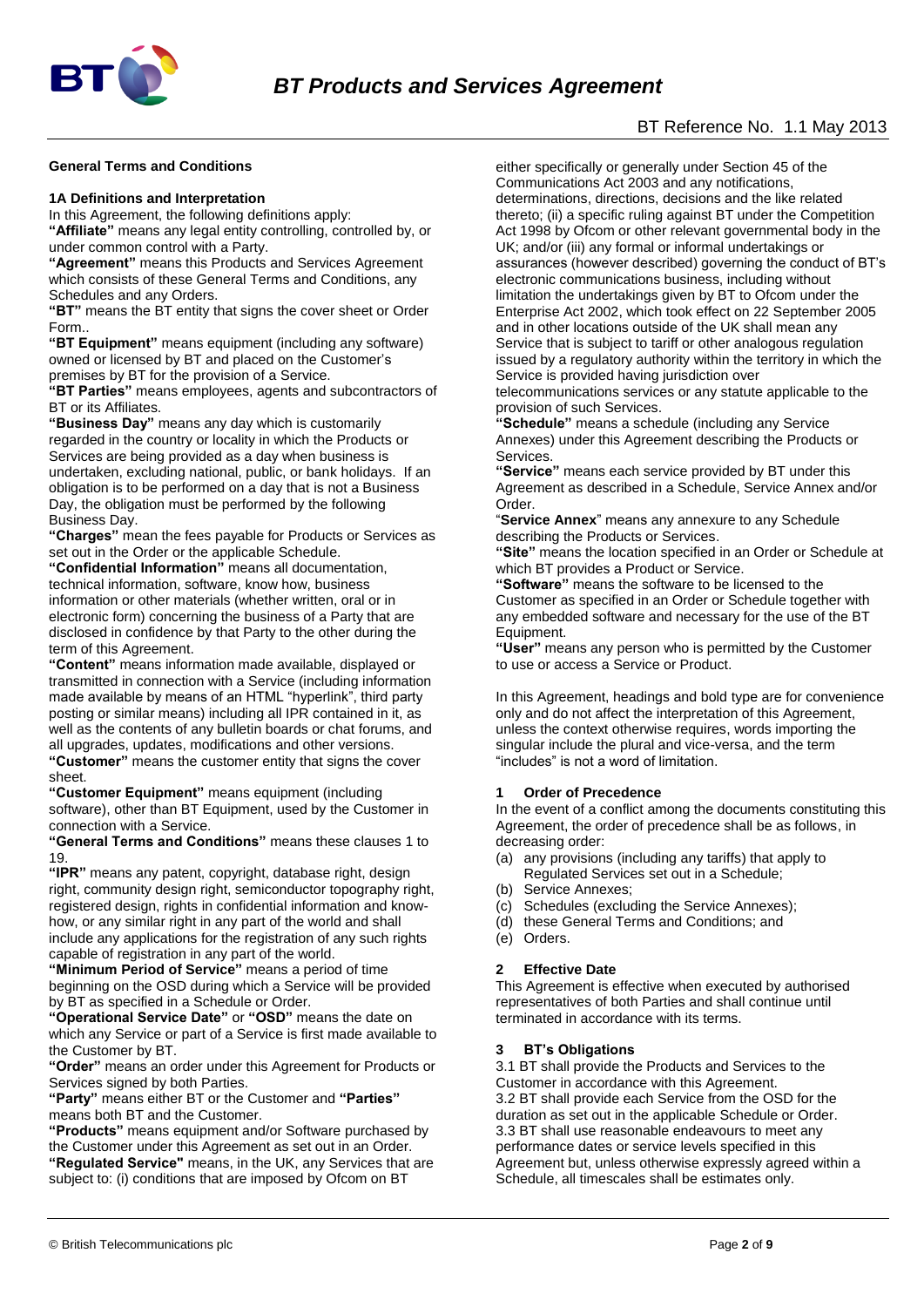

3.4 BT shall comply with all reasonable health and safety rules and regulations and security requirements that apply at a Site that have been notified to BT in writing. BT shall not be liable if, as a result of any such compliance, it is in breach of any of its obligations under this Agreement.

3.5 Provided that BT gives the Customer as much notice as reasonably practicable, BT may occasionally:

(a) suspend a Service in an event of emergency and/or to safeguard the integrity and security of its network and/or repair or enhance the performance of its network;

(b) for operational reasons, change the technical specification of the Service, provided that any such change does not materially decrease or impair performance of the Service; or (c) provide an alternative, equivalent service, where it becomes necessary to do so.

3.6 BT shall implement reasonable precautions to prevent any unauthorized access by third parties to any part of the telecommunications network used to provide the Services to the Customer, but BT shall not be liable for any loss or damage sustained by the Customer in the event of any unauthorized access in spite of BT's reasonable precautions.

#### **4 The Customer's Obligations**

4.1 The Customer shall ensure that all preparatory work, information, items or consents required in order to supply the Products and/or Services are completed, made available or obtained at the Customer's own cost in sufficient time to allow BT to complete its work and deliver the relevant Products and/or Services.

4.2 If BT must change a Product or Service due to incomplete or inaccurate information provided by the Customer, BT may, in its reasonable discretion, apply additional one-time and/or recurring Charges.

4.3 The Customer will comply with BT's reasonable requests that are necessary for reasons of health and safety,

environment, sustainability, security or quality or performance of any Products and/or Services.

4.4 The Customer will, upon reasonable notice from BT, allow BT and BT Parties access to the Sites as may be reasonably necessary for the performance by BT of its obligations under this Agreement, including the installation or maintenance of BT Equipment or Products and the recovery or removal of any BT Equipment.

4.5 If BT is required to install any BT Equipment or Products at a Site, the Customer will, prior to installation and at its own expense:

(a) obtain all necessary consents, including consents for any necessary alterations to buildings and any consents required for the installation and use of any BT Equipment or the relevant Products over the Customer's network or at the Customer's Site;

(b) permit access to BT and any BT Parties to the relevant Site as may be required by BT or BT Parties to install the BT Equipment or Products;

(c) provide a suitable and safe working environment, including all necessary trunking, conduits and cable trays, in accordance with the relevant installation standards;

(d) provide any electricity and telecommunication connection points required by BT;

(e) provide any openings in buildings required to connect such BT Equipment or Products to appropriate telecommunications facilities;

## BT Reference No. Doc1.1 May 2013

(f) provide internal cabling between the BT Equipment and any Customer Equipment, as appropriate;

(g) take up or remove any fitted or fixed floor coverings, ceiling tiles and partition covers in time to allow BT to undertake any necessary installation or maintenance Services and carry out afterwards any work that may be required to make good any cosmetic damage caused during the installation or maintenance Services; and

(h) ensure that any floor loading limits will not be exceeded. The above actions must be completed in advance of any installation work by BT; otherwise the provisions in Clause 4.2 shall apply.

4.6 If the Customer delays or fails to perform its obligations under this clauses 4, then at BT's option, BT may: (i) change the delivery date or cancel the relevant Order(s) and charge the Customer for any applicable termination Charges; or (ii) invoice the Customer for any reasonable Charges incurred for any work that is performed by BT on behalf of the Customer and that is directly attributable to the Customer's failure to perform or delay where such work is necessary to provide the Products and/or the Services. Except in the case of an emergency, BT shall seek to notify the Customer in advance of its intention to invoke this clause.

#### **5 Orders**

5.1 Unless otherwise stated in a Schedule or Order, the Customer may cancel the delivery of Products or provision of Services before the relevant OSD on payment of any cancellation charges set out in the applicable Schedule or Order or, if none are specified, as reasonably imposed by BT. The Customer cannot cancel the delivery of any Products that have been ordered or shipped from a third party manufacturer unless otherwise agreed with that third party manufacturer. 5.2 BT may accept instructions from a person who BT reasonably believes is acting with the Customer's authority. 5.3 The Customer hereby accepts the use by BT of an electronic ordering system (portal) for requesting and accepting any move, adds, changes, new or modified Orders under this Agreement.

#### **6 Charges**

6.1 The Customer shall pay all Charges for the Products and Services within thirty (30) days of the date of BT's invoice, without any set-off, counterclaim or deduction. Where applicable, BT may set-off any amounts it owes to the Customer against any amounts owed by the Customer to BT under this Agreement. BT may, in its discretion, add interest charges, from the due date, to any past due amounts at a per annum rate of seven (7) percentage points above the base lending rate of the European Central Bank, compounded daily, or the maximum rate permitted by law, whichever is less. 6.2 BT will invoice and the Customer will pay all Charges in Euro, unless provided otherwise in a Schedule or Order. Charges are exclusive of all applicable taxes (including but not limited to value-added, sales, use and excise taxes), customs duties, and regulatory and other fees or surcharges (together **"Taxes"**), relating to the provision of Products and Services. The Customer will pay all such Taxes including those paid or payable by BT that under applicable law are permitted to be passed on by BT to the Customer, and are customarily passed on to customers by telecommunication service providers (but for the avoidance of doubt exclusive of taxes on the net income or net worth of BT), and any related interest and penalties for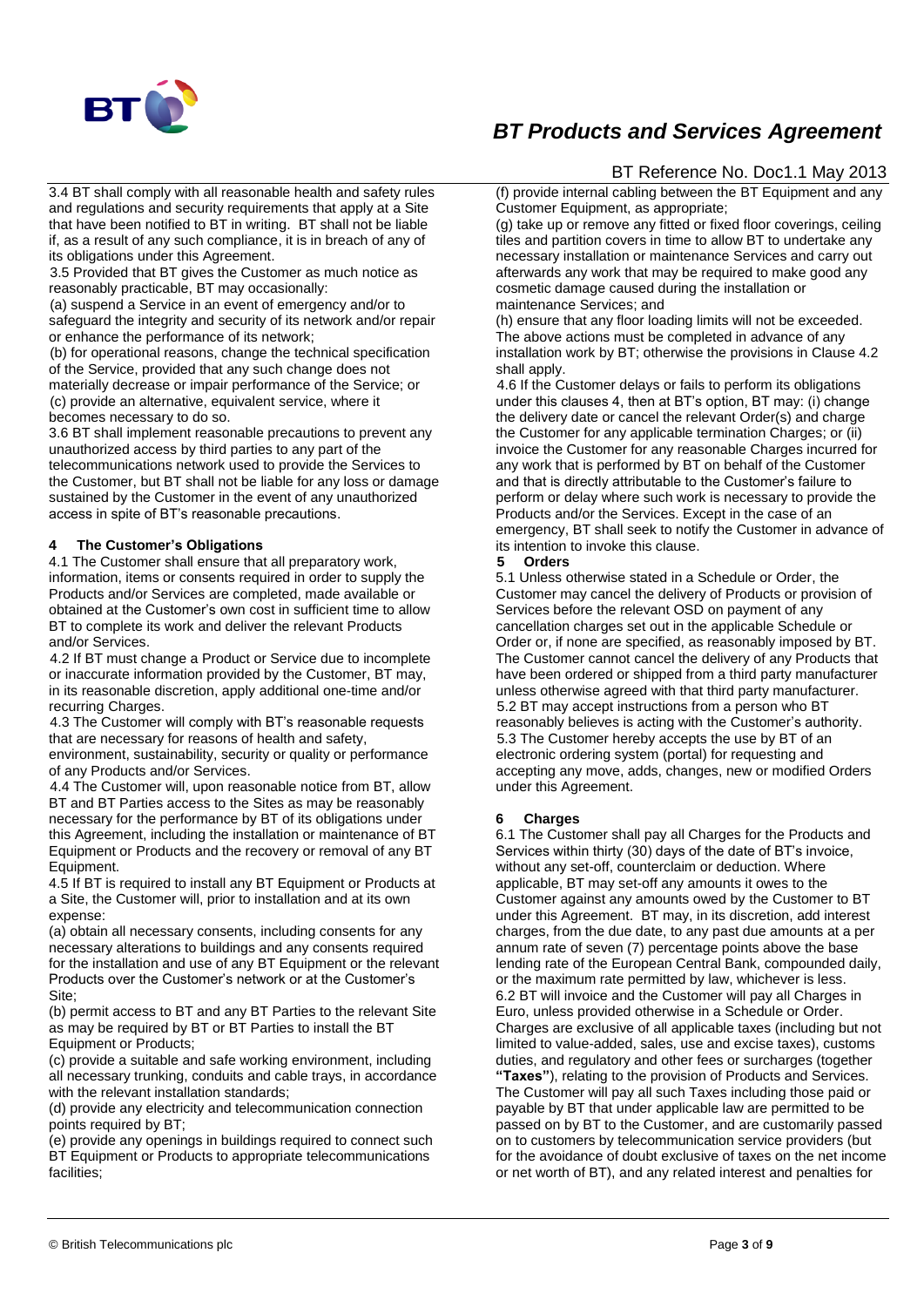

the Products or Services, except to the extent a valid exemption certificate is provided by the Customer to BT prior to the delivery of any Products or Services.

6.3 In the event that payment of any amount of the Charges becomes subject to withholding tax, deduction, levy or similar payment obligation on sums due to BT, the Customer will indemnify BT for such additional amounts as are necessary in order that the net amounts received by BT after all deductions and withholdings shall be not less than what would have been received in the absence of any such requirement to make such deduction or withholding. Should the Customer withhold any amounts without first grossing up its payments, or indicate that it will do so, BT may gross up its Charges to reflect such withholding amount, or otherwise include such amounts on BT's invoices (resulting in BT being subject to tax by reference to the grossed up amount, whilst only receiving the net amount). In all cases, the Customer will provide BT free of charge with appropriate certificates from the relevant authorities confirming the amount of the taxes, deduction, levies or similar payments withheld by the Customer. 6.4 The Customer will promptly, but in no event later than fourteen (14) days from the date of invoice, notify BT in writing of any disputed invoice, together with all information relevant to the dispute, including the account numbers, circuit identification, and trouble ticket numbers, and an explanation of the amount disputed and the reasons. The Customer must pay all undisputed amounts in accordance with Clause 6.2 unless the disputed amount is less than 5% of the total invoice amount in which case the total invoice amount shall be due and payable by the due date. Disputes shall be resolved promptly and any resolved amount payable within fourteen (14) Business Days after resolution. Interest will accrue from the due date on subsequent payments of amounts withheld or credits on overpayments refunded.

6.5 Should the Customer initiate any change to the agreed billing arrangements (whether by assignment or otherwise) for the Products and/or Services, and such change results in additional Tax and/or withholding tax costs to BT and/or its Affiliates that BT and/or its Affiliates are unable to fully recover (including as a result of any impact with respect to how BT is able to bill for the Products and Services due to regulatory requirements), the Customer agrees to pay those additional costs and BT may modify the Charges accordingly.

6.6 Failure to pay an invoice (other than those amounts subject to a bona fide dispute in accordance with clause 6.5) by the Customer within 30 days of the due date of the invoice may, at BT's option, be treated as a material breach under clause 12. Additionally, BT reserves the right to:

(a) restrict, suspend or terminate provision of the relevant Service and BT shall be released from its obligations under this Agreement with respect to such Service until any balance due is paid; and

(b) recover any BT Equipment; where such recovery takes place, the Customer shall pay to BT such recovery Charges as may be specified in the applicable Schedule or as otherwise notified by BT to the Customer.

6.7 The Customer will not withhold payment due under an invoice for failure by BT to include the Customer references on the invoice.

6.8 Where the Customer makes an aggregated payment in respect of more than one invoice, the Customer shall submit a

### BT Reference No. Doc1.1 May 2013

remittance slip to show amounts paid in relation to each individual invoice.

#### **7 Use of the Service**

7.1 The obligations of BT under this Agreement are solely to the Customer and not to any third party. The Customer may use the Service for the Customer's own business purposes, provided that the Customer: (a) complies with, and ensures that any User complies with the terms of any applicable legislation and any licence applicable to the Customer in any country where the Service is provided; (b) shall remain responsible for: (i) access and use of the Service by Users; (ii) all Charges incurred in connection with the Services; and (iii) compliance with this Agreement by the Customer and Users; (c) ensures that the Customer's list of Users is kept current, and that the Customer terminates access immediately for anyone who is no longer a User; and (d) complies with the provisions of any Software licences provided with or as part of the Service.

7.2 The Customer shall indemnify BT, BT Affiliates and BT Parties against any claims, losses, costs and liabilities arising from any claims by any third party, including Users, in connection with the use of the Product or Services in breach of Clause 7.1.

#### **8 Connection of Customer Equipment to the Products and/or Services**

8.1 The Customer is responsible for the provision, installation, configuration, monitoring and maintenance of any Customer Equipment connected to the Service or used in connection with a Product. The Customer shall ensure that any Customer Equipment connected to or used with the Product and/or Service is connected and used in accordance with any instructions and safety and security procedures applicable to the use of that Customer Equipment.

8.2 The Customer shall ensure that any Customer Equipment attached (directly or indirectly) to the Product and/or Service by the Customer is technically compatible with the Service and approved for that purpose under any applicable law or regulation. BT does not make any commitment with respect to the interoperability between the Product and/or Service and Customer Equipment. In the case of Products sold for the purpose of the Customer's use with the Service, the Customer may rely upon BT's representations as to such compatibility and compliance, as of the date of provision.

#### **9 BT Equipment and Products**

9.1 Risk of loss of the BT Equipment and Products will pass to the Customer upon delivery, whether or not the BT Equipment or Products have been installed. Title to Products shall pass to the Customer upon payment of the applicable Charges. In relation to a cross-country border supply of Products, title will pass to the Customer upon delivery to a common carrier in accordance with the Free Carrier Alongside 'FCA' named place of delivery shipping point (as that term is defined by Incoterms 2010). In no event will the carrier be deemed to be an agent of BT.

9.2 The Customer will not move, add to, modify or in any way interfere with the BT Equipment, nor permit any other person (other than a person authorised by BT) to do so. The Customer will be liable to BT for any loss of or damage to the BT Equipment, except where the loss or damage is due to fair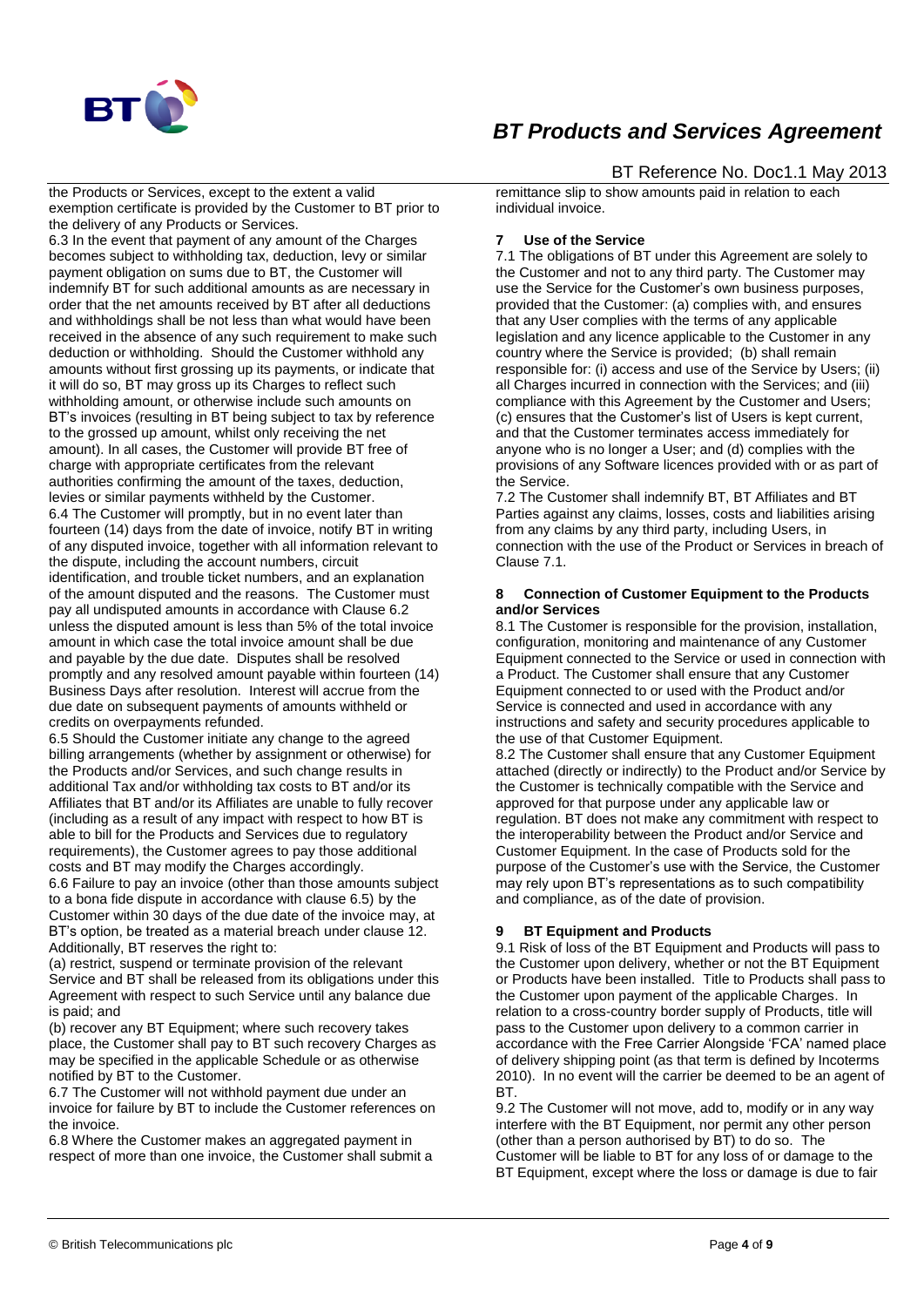

wear and tear or is caused by BT or any BT Party. If the Customer moves or changes the location of any BT Equipment without BT's prior written consent, BT may recover any failed visits as a consequence or additional cost or expense incurred by BT as a result of any lost or wasted time locating the BT Equipment.

9.3 Upon termination of this Agreement, if the Customer wishes to dispose of any Products, then it shall notify BT accordingly and allow BT to collect such Products if BT elects to do so.

9.4 In the event that the Customer fails to notify BT in accordance with Clause 9.4 and disposes of the Products itself, the Customer shall indemnify BT against all claims, losses, costs, expenses and liabilities (including any fines levied upon BT) incurred by BT as a result of the Customer's breach of that Clause.

9.5 The Parties agree that the UN Convention on the Sales of Goods shall not apply to this Agreement.

#### **10 Confidentiality**

10.1 Each Party (**"Recipient"**) shall keep in confidence all Confidential Information of the other Party (**"Discloser"**) obtained under or in connection with this Agreement and will not disclose it other than in confidence to (a) the Recipient's employees or employees of the Recipient's Affiliates; or (b) the Recipient's professional advisors; or (c) where the Recipient is BT, employees of BT's subcontractors, in each case only to those who have a need to know such Confidential Information and to the extent necessary for performance of this Agreement or the use of the Services and/or Products.

10.2 This Clause 10 shall not apply to information that is: (a) in the public domain other than in breach of this Agreement; (b) in the possession of the Recipient before such divulgence has taken place; (c) obtained from a third party who is free to divulge the same; or (d) developed by the receiving party independently of and without access to Confidential Information obtained under this Agreement.

10.3 If either BT or the Customer receives a demand from a lawful authority, regulatory authority or court to disclose any Confidential Information provided to it by the other, it may comply with such demand if it has (a) satisfied itself that the demand is lawful; (b) where possible, given the other party the maximum written notice permissible under the demand in which to make representations; and (c) marked the required information as the Confidential Information of the other party. 10.4 The receiving Party must comply with this clause 10 for a period of three (3) years following the termination of this Agreement.

10.5 The Parties acknowledge that a violation of this Clause 10 may cause irreparable harm to the disclosing Party, for which monetary damages would be inadequate, and injunctive relief may be sought for a breach of this Clause 10.

#### **11 Intellectual Property Rights**

11.1 All IPR of either Party either pre-existing or created by either Party during or arising from the performance of this Agreement shall remain the absolute property of that Party or its licensors.

11.2 Without prejudice to any open source software licence terms, which terms shall apply independent of this licence grant BT grants the Customer a non-transferable and nonexclusive licence to use in object code form, all Software and

# *BT Products and Services Agreement*

## BT Reference No. Doc1.1 May 2013

associated documentation that may be supplied by BT, subject to the Customer's compliance with the Agreement, any third party terms and conditions that apply to the use of the Software, and associated documentation, solely as necessary for receipt or use of the Products or Services.

11.3 The Customer undertakes not to copy, decompile or modify or reverse engineer any Software or knowingly allow or permit anyone else to do so, except as expressly permitted by BT in writing or otherwise provided at law.

11.4 The term of any licence granted by BT under Clause 11.2 is coterminous with the term for the Service with which the Software is associated or in relation to which any Product is supplied.

11.5 Excluding any open source Software that may be made available by BT to the Customer in connection with the delivery of the Services, BT will indemnify the Customer against all third party claims and proceedings arising from infringement of any third party's IPR by the Customer's receipt of any Services or Products only to the extent that the Customer promptly notifies BT in writing of any such claim, that BT is given immediate and complete control of any such claim, that the Customer does not make any public statements related to the claim or in any way prejudice BT's defence of such claim, and that the Customer gives BT all reasonable assistance with such claim. All costs incurred or recovered in such negotiations, litigation, and settlements shall be for BT's account.

11.6 The indemnity set out in Clause 11.5 shall not apply to claims or proceedings arising from: (a) use of any BT Equipment, Products, Services or any Software in conjunction or combination with other equipment or software or any other service not supplied by BT; (b) any unauthorised alteration or modification of the Service, Product or any Software; (c) Content, designs or specifications supplied by or on behalf of The Customer; or (d) use of the Service, any Product or any Software other than in accordance with this Agreement. 11.7 The Customer will indemnify and hold BT harmless against all such claims, losses, costs and liabilities arising from the matters set out in Clause 11.6 (a), (b), (c) and (d) above that are attributable to the Customer or its agents or Users and will, immediately upon notification of any such claim by BT, cease any activity that gave rise to the claim.

11.8 If any Product or Service becomes, or BT believes it is likely to become, the subiect of a claim of infringement of any IPR as referred to in Clause 11.5, BT, at its option and expense, may: (a) secure for the Customer a right of continued use; or (b) modify or replace the Product or Service so that it is no longer infringing, provided that such modification or replacement shall not materially affect the performance of the Product or Service.

11.9 The indemnity in Clause 11.5 sets out the Customer's sole and exclusive remedy for claims of infringement of intellectual property rights.

#### **12 Termination of Service and the Agreement**

12.1 Unless otherwise specified in a Schedule or Order, either Party may terminate any Service or Order at any time after the Minimum Period of Service by giving ninety (90) days' written notice to the other; provided that where the Customer exercises its rights under this Clause 12.1, the Customer shall be liable for any outstanding Charges for Products or Services received and any applicable termination compensation as set out in the applicable Schedule or Order.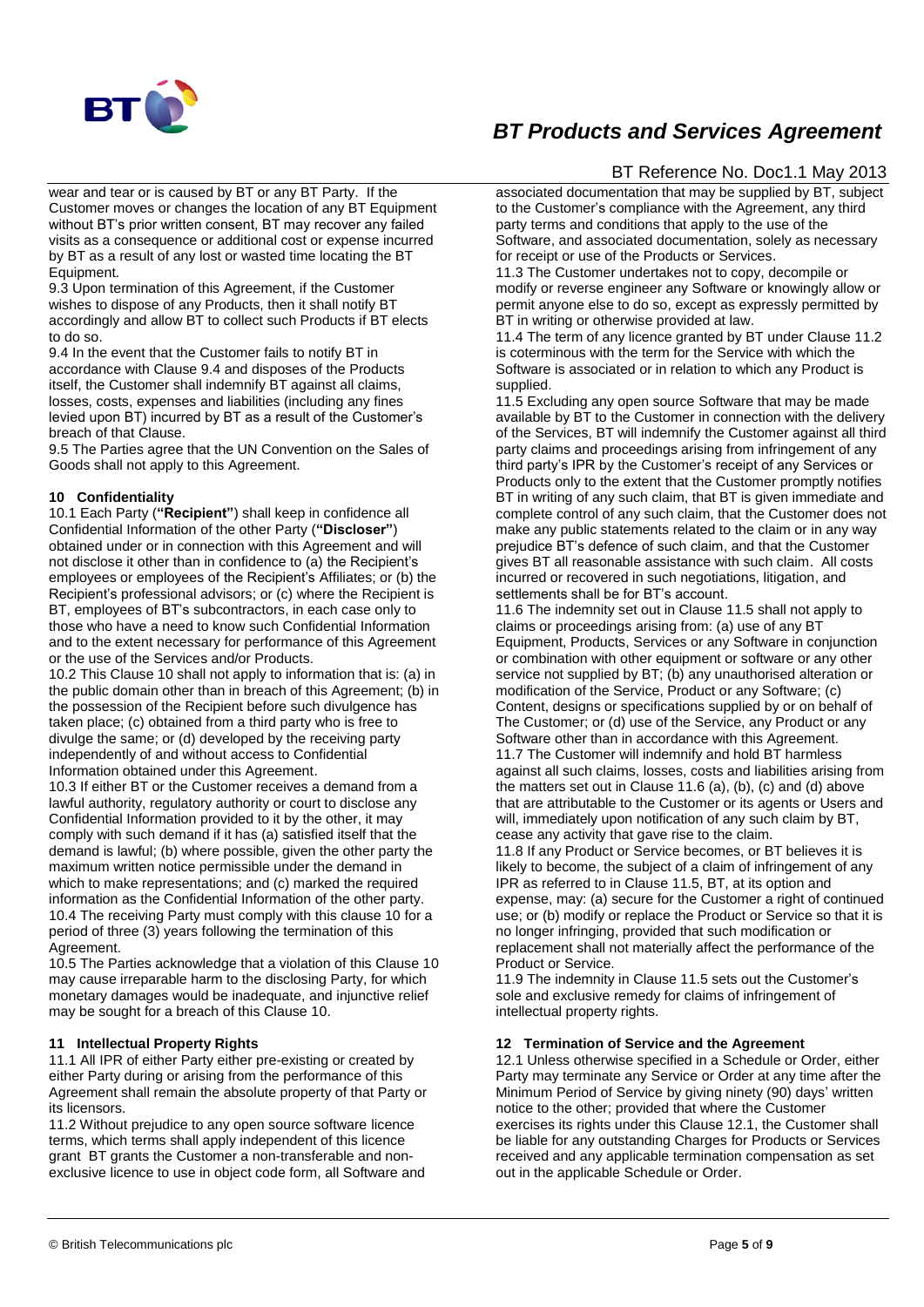

12.2 Termination of any individual Service or Order will not affect the Parties' rights and obligations with regard to any other Service or Order.

12.3 Either Party may immediately by notice terminate any affected Orders if one of the following events occurs: (a) the other Party commits a material breach and has failed to rectify the breach within thirty (30) days after the terminating Party has given its notice of default;

(b) an event set out in Clause 14 prevents the performance of the whole or a substantial part of the other Party's obligations in relation to that Service or Product for a continuous period of thirty (30) days after the date on which it should have been performed; or

(c) any governmental or regulatory authority with competence and/or jurisdiction over the Parties decides that the provision of the relevant Service or Product under this Agreement is contrary to existing laws, rules or regulations or any decision, law or other official governmental order makes the provision of the Products or Service illegal. In such case no damages shall be due.

12.4 A party may immediately by notice terminate this Agreement if the other Party is the subject of a bankruptcy order, or becomes insolvent, or makes any arrangement or composition with or assignment for the benefit of its creditors, or if any of its assets are the subject of any form of seizure, or goes into liquidation, either voluntary (otherwise than for reconstruction or amalgamation) or compulsory or if a receiver or examiner is appointed over its assets (or the equivalent of any such event in the jurisdiction of such other Party).

12.5 Upon termination of this Agreement for any reason other than for cause, all Orders that have been executed prior to the date of termination shall remain unaffected and continue in full force and effect until termination or expiry of each Order in accordance with the terms of that Order and the terms of this Agreement shall continue to apply to that Order.

12.6 Upon termination of this Agreement (including any affected Order executed under it): (a) the rights of the Parties accrued up to the date of such termination shall remain unaffected; and (b) the Customer shall co-operate fully with BT to recover any BT Equipment.

12.7 In the event of termination of this Agreement or any Order by BT for cause, BT shall be entitled to termination compensation from the Customer under clause 12.1 as if the Customer had terminated for convenience at the date of termination for cause.

#### **13 Limitation of Liability**

13.1 Neither Party excludes or restricts in any way its liability for death or personal injury resulting from its own negligence or the negligence of its employees or agents acting in the course of their employment or agency or for fraudulent misrepresentation.

13.2 Subject to Clause 13.1, neither Party shall be liable to the other, whether in contract, tort, under statute or otherwise howsoever arising under or in connection with this Agreement (including in each case negligence): (a) any loss of profits, business, goodwill (including pecuniary losses arising from loss of goodwill), or revenue; (b) any loss or corruption or destruction of data; (c) any special, indirect or consequential loss or damage whatsoever; and/or (d) any loss arising from the transmission of viruses, in all cases set out in this Clause

## BT Reference No. Doc1.1 May 2013

13.2, whether or not that Party was advised in advance of the possibility of such loss or damage.

13.3 Subject to any other limitations of liability that are set out in the relevant Schedule, if a Party is in breach of any obligations under this Agreement, or if any other liability however arising, whether deliberate or unintentional (including liability for negligence or breach of statutory duty) arises in connection with this Agreement, then, subject to Clauses 13.1 and 13.2, such Party's liability to the other Party shall be limited to €1,000,000 for any one event or series of connected events and to € 2,000,000 for all events (connected or unconnected) in any period of twelve (12) consecutive months; provided, however, that any remedies contained in any Service Level Agreement shall be the sole and exclusive remedies for any failure to meet the performance obligations under that Service Level Agreement.

#### **14 Force Majeure: Matters Beyond the Reasonable Control of Either Party**

14.1 Neither Party shall be liable for failure or delay in the performance of its obligations caused by or resulting from force majeure including events that are unpredictable, unforeseeable or irresistible, such as any extremely severe weather, flood, landslide, earthquake, storm, lightning, fire, subsidence, epidemic, acts of terrorism, biological warfare, outbreak of military hostilities (whether or not war is declared), riot, explosions, strikes or other labour unrest, civil disturbance, sabotage, expropriation by governmental authorities and any other act or any event that is outside the reasonable control of the concerned Party.

#### **15 Dispute Resolution**

The Parties will use all reasonable efforts to amicably resolve any dispute. The Parties will, at a minimum, use the following procedure in the event a dispute arises with respect to any aspect of this Agreement. Upon written notification by one Party to the other that a dispute exists, working level managers of the respective Parties will attempt in good faith to work out a resolution within thirty (30) days following the day of written notification of a dispute. If an agreement cannot be reached by the end of this period, the Parties shall prepare a document containing information that is designed to assist resolution of the dispute containing what has been agreed and what remains in dispute between them. No later than two weeks thereafter, or at some other time as mutually agreed by the Parties, representatives of the Parties at Vice President level or above shall meet to further attempt to resolve the matter or to agree on a course of action to resolve the matter. Such course of action may include use of formal dispute resolution processes, including but not limited to non-binding mediation or binding or non-binding arbitration. In the event that the Parties are unable to resolve the matter or agree on a course of action at this executive level within thirty (30) days, either Party shall have the right to pursue legal or equitable remedies as it sees fit. Nothing contained herein shall preclude either Party from seeking equitable relief at any time in a court having jurisdiction under the terms of this Agreement in the event that a risk of imminent harm to that Party exists and no appropriate remedy for such harm exists under the Agreement.

#### **16 Notices**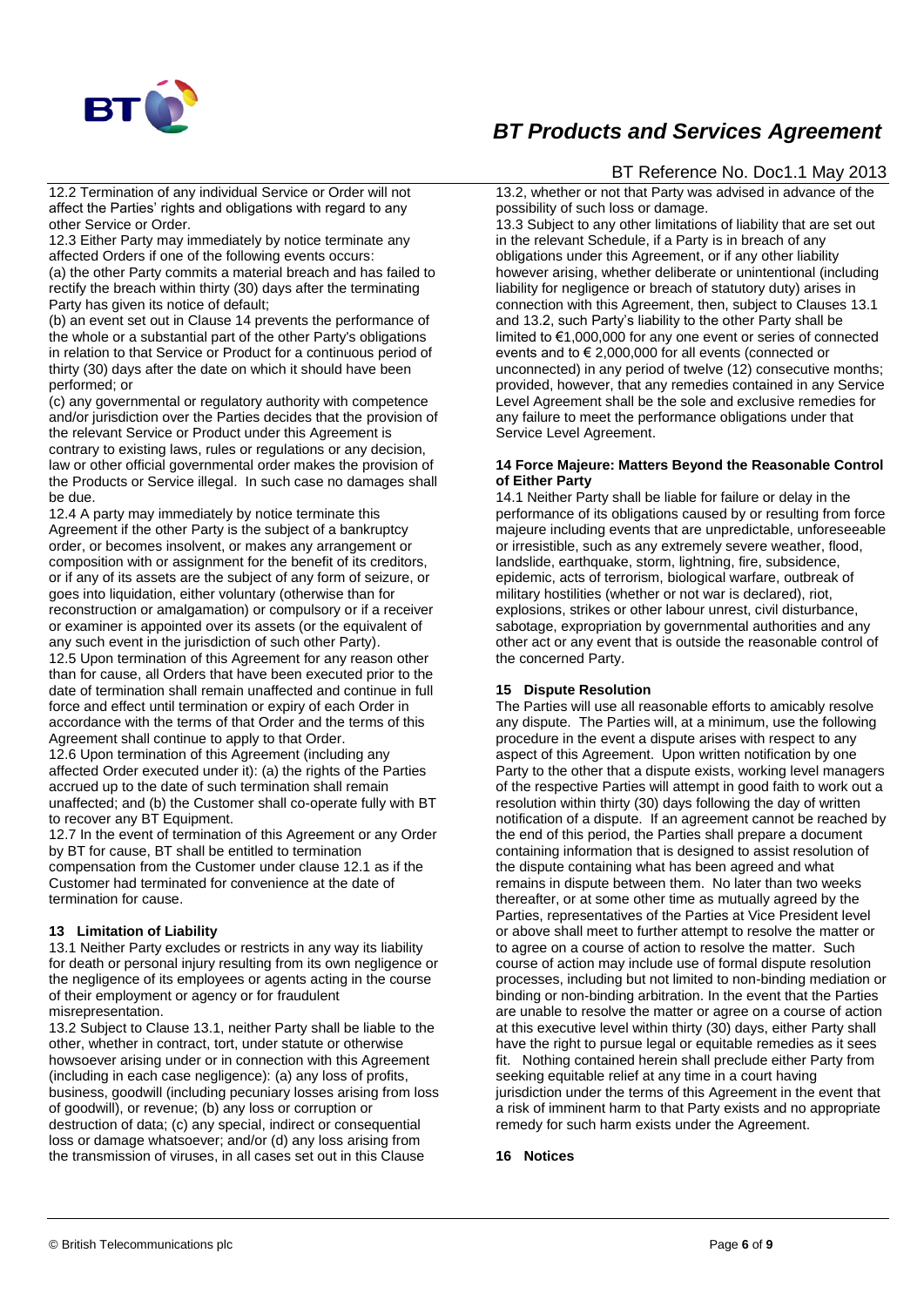

16.1 Except for notices given in accordance with Clause 3.5, all notices given under this Agreement shall be in writing and in English, unless the Parties agree otherwise or local law and regulations provide otherwise, and shall be sent by registered post, facsimile or by electronic mail to the other Party at the address, fax number or email address set out in these General Terms and Conditions, or any other address notified from time to time including as updated on an Order.

16.2 Notices given under this Agreement are deemed to be given by the sender and received by the addressee: (a) if sent by registered post, three (3) Business Days from and including the date of postage; or (b) if sent by facsimile, when transmitted to the addressee; but if transmission is on a day that is not a Business Day or after 4 p.m. in the addressee's time zone, it is deemed to be duly given and received on the next Business Day; or (c) if sent by electronic mail, when sent to the addressee.

#### **17 Assignment/Subcontracting**

17.1 Either Party reserves the right to assign all or part of this Agreement at any time to any Affiliate, subject to providing the other Party prior written notice of such assignment. Any assignment to a party other than an Affiliate requires the prior written agreement of the other Party.

17.2 This Agreement will be binding on, and inure to the benefit of, the Parties and their successors and permitted assigns.

17.3 BT may subcontract the performance of any of its obligations under this Agreement, but without relieving BT from any of its obligations to the Customer. The Customer agrees and understands that it may need to interact directly with such Party for ordering, provisioning or maintaining the Products or Service as directed by BT.

17.4 The Parties acknowledge and agree that the BT Affiliates and Customer Affiliates may agree to (or where required by law, will) enter into Schedules or Orders under this PSA for the provision of Products and/or Services in any country or region outside of Great Britain, and that in all such cases, upon execution of that Schedule or Order: (a) the provision of that Product and/or Service shall be deemed subcontracted by BT to that BT Affiliate, (b) the Parties shall have been deemed to have assigned the benefit received under this Agreement to their respective Affiliates in accordance with clause 17.1, and (c) the Parties are the only persons who may enforce any and all rights arising out of or in connection with this Agreement and shall have sole conduct of all claims and/or proceedings involving any of their respective Affiliates.

#### **18 Governing Law and Jurisdiction**

This Agreement and any claims or disputes arising out of, relating to or in connection with it, shall be governed by the laws of Ireland. The Courts of Ireland shall have exclusive jurisdiction to determine any dispute arising out of or in connection with this Agreement to which the Parties irrevocably submit.

#### **19 Miscellaneous Provisions**

19.1 **Publicity**: Neither Party may publish or use any advertising, sales promotions, press releases, announcements, or other publicity that relates to this Agreement or that uses the trademark, service mark, trade name, logo or other indicia of origin of the other Party or its Affiliates in connection with this

# *BT Products and Services Agreement*

## BT Reference No. Doc1.1 May 2013

Agreement or any Products or Services provided under this Agreement, without the prior written approval of the other Party which shall not unreasonably be withheld.

19.2 **Customer Satisfaction Surveys:** Each Party agrees to co-operate with the reasonable requirements of the other Party in relation to customer satisfaction surveys organised by or on behalf of that Party.

# 19.3 **Data:**

## *19.3.1 Data*

'Customer Data' means any data provided or made available by the Customer to BT under or in accordance with this Agreement. The following terms have the meanings given in the Data Protection Directive (95/46/EC): 'personal data', 'processing', 'data subject', 'data controller' and 'data processor'.

#### *19.3.2 Customer Data*

Notwithstanding any other provision in this Agreement, the Customer agrees that, for BT to provide the Services and/or Products, Customer Data may be: (a) held on a variety of systems, networks and facilities worldwide including systems and databases used by BT help desks, service desks and/or network management centres used for providing the Service and/or the Products and/or used for billing, sales, technical, commercial and/or procurement purposes; (b) located, hosted, managed, accessed or transferred worldwide; and (c) provided or transferred by BT to any Affiliate, subcontractor or supplier worldwide to the extent necessary to allow that Affiliate, subcontractor or supplier to perform its obligations in respect of the Service and/or the Products.

#### *19.3.3 Customer Personal Data*

(a) The Customer shall notify to BT what personal data, if any, is included in the Customer Data ('Customer Personal Data') and the Customer will provide BT with reasonable written instructions in accordance with clause 16 as to the manner and purpose of the processing by BT to the extent strictly required for the provision of the Services. Any such instructions shall require an amendment in accordance with clause 19.15. (b) The Customer will be the data controller and BT will be the data processor in relation to any processing of Customer Personal Data.

(c) Each Party shall comply with any data protection laws applicable to it in its processing of Customer Personal Data under or by virtue of this Agreement.

(d) BT will only process Customer Personal Data to the extent necessary to provide the Services and/or Products in accordance with this Agreement and will: (i) implement and maintain measures, in accordance with its security policies as amended from time to time, to protect Customer Personal Data against accidental or unlawful destruction or accidental loss, alteration, unauthorised disclosure or access; and (ii) transfer Customer Personal Data outside of the EEA, including to Affiliates, subcontractors or suppliers where required to provide the Services.

(e) The Customer shall provide sufficient notice and obtain sufficient consent and authorisation, under any applicable laws, from any relevant data subject to permit the processing of any Customer Personal Data by BT, its respective Affiliates, subcontractors or suppliers as provided for in this Agreement. (f) The Customer agrees that BT, to the extent permitted by law, will not be liable for any complaint, claim or action brought by a data subject arising from any action or omission by BT to the extent that such action or omission: (i) resulted from any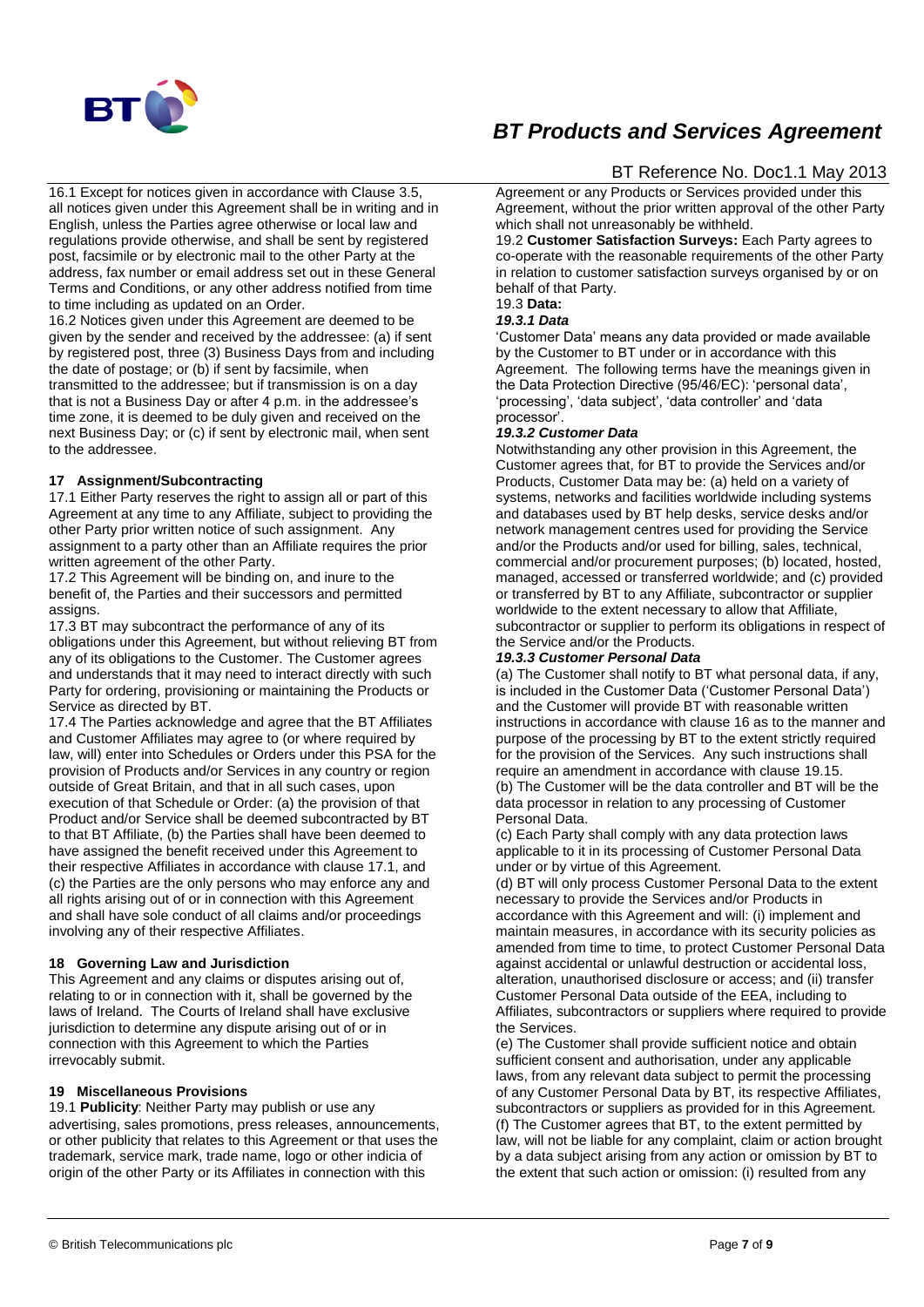

failure by the Customer to comply with this Clause 19.3; or resulted from BT complying with any instructions of Customer or acting on behalf of the Customer in accordance with those instructions, and the Customer shall indemnify, hold harmless and defend BT from and against any such claims or actions brought against BT.

#### 19.4 **Legal and Regulatory Compliance:**

19.4.1 Each Party will comply with all laws and regulations that apply to its activities under this Agreement, including any that apply to the Products and Services provided under this Agreement.

#### 19.5 **Anti-Corruption and Bribery Act Compliance**:

In connection with any actions or activities associated with this Agreement or in connection with the relationship between the Parties, neither Party shall engage in any unlawful trade practices or any other practices that are in violation of the U.S. Foreign Corrupt Practices Act, the U.K. Bribery Act of 2010, and the Ireland Prevention of Corruption Acts, 1889 to 2010 or any other law in Ireland that prohibits bribery or similar activity. Each Party shall ensure that neither it nor its Affiliates, subcontractors and agents: either directly or indirectly, seek, receive, accept, give, offer, agree or promise to give any money, facilitation payment, or other thing of value from or to anyone (including but not limited to government or corporate officials or agents) as an improper inducement or reward for or otherwise on account of favourable action or forbearance from action or the exercise of influence; or fail to establish appropriate safeguards to protect against such prohibited actions. Each Party shall, upon request from the other Party, provide evidence of the steps being taken to avoid prohibited actions, including the establishment of policies, practices, and/or business controls with respect to these laws. 19.6 **Export Control:** The Parties acknowledge that Products, Software, and technical information (including, but not limited to, service, technical assistance and training) provided under this Agreement may be subject to export laws and regulations of other countries, and any use or transfer of the such Products, Software, and technical information must be in compliance with all applicable regulations and international trade sanctions. The Parties will not use, distribute, transfer, or transmit the Products, Software, or technical information (even if incorporated into other products) except in compliance with all applicable export regulations and trade sanctions. If requested by either Party, the other Party also agrees to sign written assurances and other export-related documents as may be required to comply with all applicable export regulations. 19.7 **UK Regulatory Compliance:** Where Regulated Service(s) are to be provided within the UK under this Agreement, the terms and conditions and prices for Regulated Service are published on BT's website a[t www.bt.com](http://www.bt.com/) and may be amended by BT from time to time. For the avoidance of doubt, the terms and conditions and prices published on BT's website for Regulated Service, and any amendments thereto, shall govern the provision of Regulated Service to the exclusion of all other terms and conditions and prices in this Agreement. If BT is required in order to comply with law or regulation to modify the Service or amend the terms and conditions or prices, BT reserves the right to do so and notify the Customer as soon as possible of any such modification and any terms and conditions (including Charges) associated with such modification, except in the case of Regulated Service where any such changes will be published as set out in this

# *BT Products and Services Agreement*

## BT Reference No. Doc1.1 May 2013

clause. If a legal or regulatory intervention or ruling of any sort prevents the accomplishment of the purpose of this Agreement, the Customer and BT shall immediately commence good faith negotiations to explore whether a similar economic effect can be obtained consistent with the applicable legal or regulatory requirements. The delay or failure by BT to perform any of its obligations under this Agreement that is caused by or materially contributed to by a restriction of a legal or regulatory nature that affects, wholly or partly, the provision of the Service, shall not constitute a breach of this Agreement. 19.8 **Non-UK Regulatory Compliance:** Where Regulated Service(s) are to be provided outside of the UK under this Agreement, the Parties shall comply with the terms and conditions and prices, if applicable, of any applicable tariffs, regulations, or statutes. In the event of changes to such tariffs, regulations, or statutes during the term of any Order for such Regulated Services, such changes shall be effective pursuant to their terms. If a legal or regulatory intervention or ruling of any sort prevents the continued provision of any Regulated Service or materially changes the Regulated Service so that it is no longer consistent with the purpose of this Agreement, BT shall promptly commence good faith discussions with the Customer on any alternative Service or on any appropriate migration away from that Regulated Service so as to minimize any disruption to the Customer. 19.9 **Capacity:** Each Party warrants that it has the necessary rights, licences and permissions to enter into and perform its

obligations under this Agreement. 19.10 **S.I. No. 337 of 2011 (European Communities (Electronic Communications Networks and Services) (Universal Service and Users' Rights) Regulations 2011 (Ireland):** (i) The Customer is able to use all Voice Services provided to access the national emergency call answering services by dialling 999 or 112. However for some Voice Services the Customer acknowledges that the ability to make 999 or 112 emergency calls cannot be guaranteed. If the Customer uses the Service to make emergency calls, the location information received by the emergency services may be limited to the installation address of the primary telephone line, which may not be the location from which the call originate and hence the Voice Service may not be capable of correctly identifying the caller's location to the emergency service. Emergency calls may fail if there is a power failure or broadband connection failure. Wherever possible alternative arrangements should be made and a primary telephone line maintained. The Customer agrees that it is responsible for ensuring that it puts appropriate measures in place to enable Users to call emergency services. In respect of all other Services, the Customer is not able to use the Service to access the national emergency call answering services. (ii) For any Voice Services provided the Customer shall have the right without charge, to have an entry in a directory of subscribers and a directory enquiry service and to have their information made available to providers of directory enquiry services and/or directories. The Customer has an option as to whether or not to include the personal data in directories. The Customer must inform BT if they do not wish their data to be included in directories. The Customer also has the right to register its telephone number as directory listed or ex-directory with the National Directory Database. The Customer has a right to consent or not to consent to receipt of unsolicited calls for the purposes of direct marketing. The Customer should